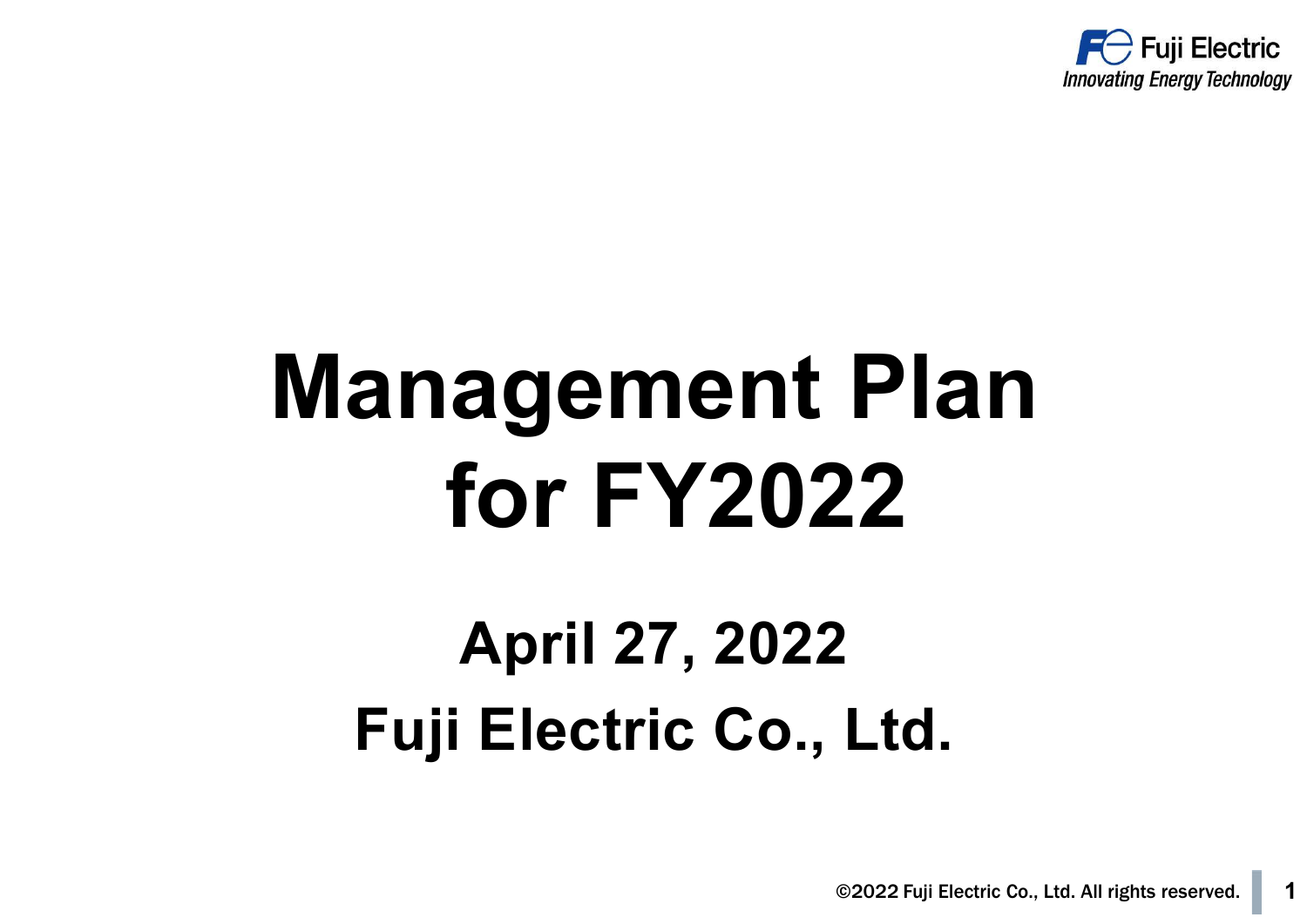

P. 15

- **1. FY2022 Management Plan (YoY Comparison)** P. 3
- **2. Balance Sheet**・**Cash Flow Statement** P. 12
- **3. Reference**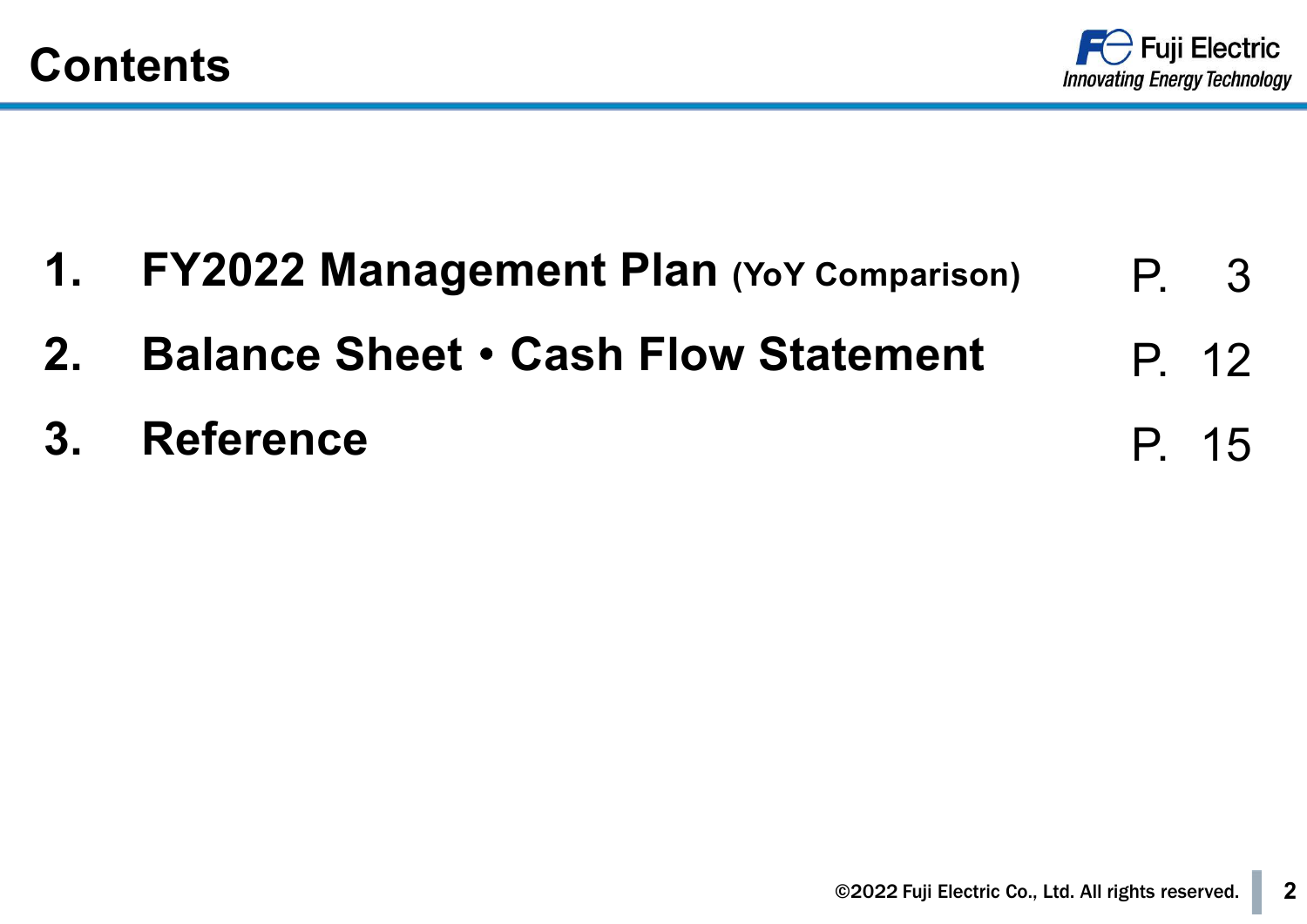

## **1. FY2022 Management Plan (YoY Comparison)**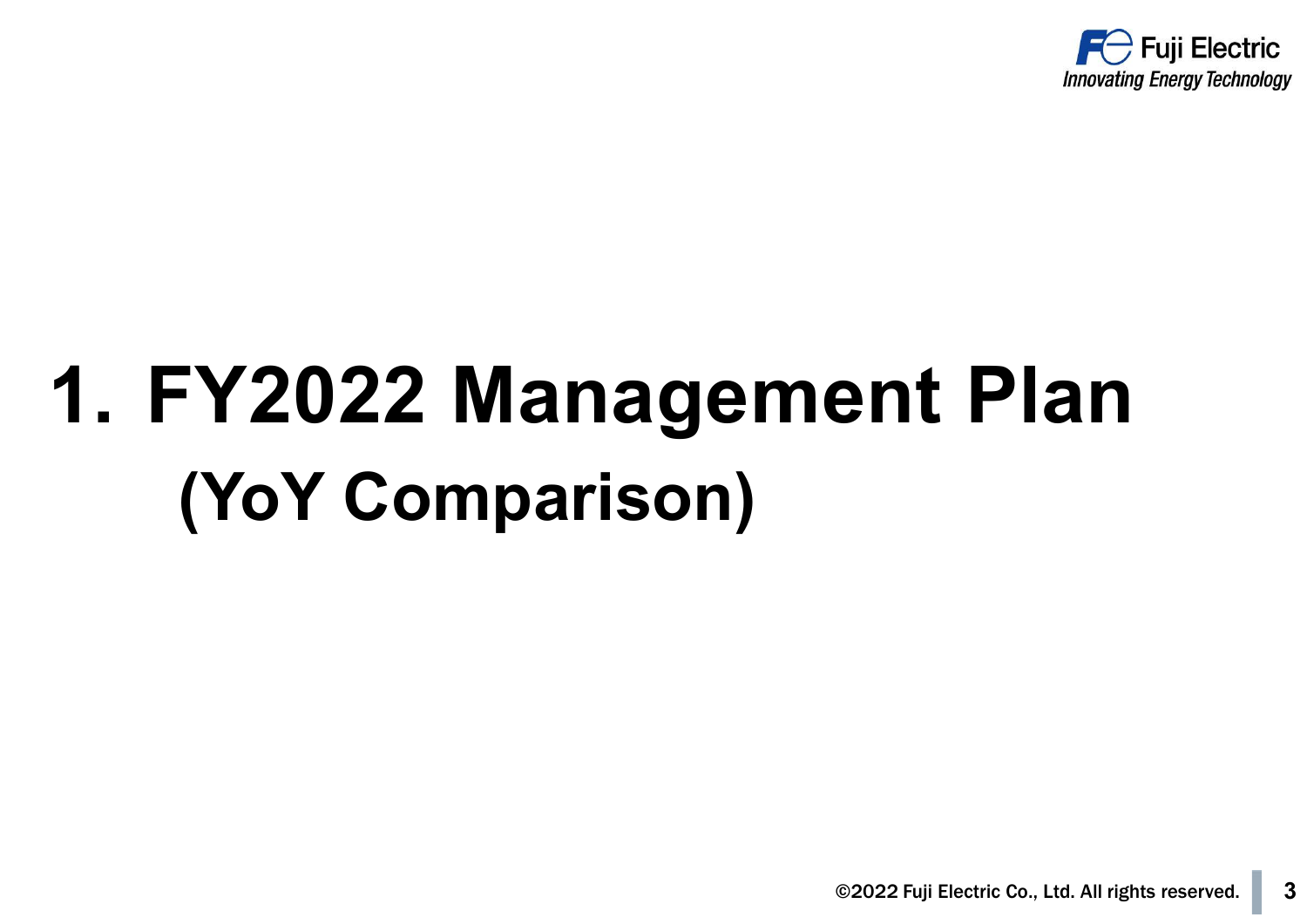#### **Record highs to be set for operating income, operating margin, and net income attributable to owners of parent for second consecutive year**

|                                                       |                |                        | (Billion yen) |
|-------------------------------------------------------|----------------|------------------------|---------------|
|                                                       | FY2021         | <b>FY2022</b>          | Change        |
|                                                       | <b>Results</b> | <b>Management Plan</b> |               |
| <b>Net Sales</b>                                      | 910.2          | 960.0                  | 49.8          |
| <b>Operating Income</b>                               | 74.8           | 82.0                   | 7.2           |
| <b>Operating Margin</b>                               | 8.2%           | 8.5%                   | 0.3%          |
| Net Income Attributable to<br><b>Owners of Parent</b> | 58.7           | 59.0                   | 0.3           |
| [Financial Indicators]                                |                |                        |               |
| <b>Net D/E Ratio</b> *                                | $0.2$ times    | $0.2$ times            |               |
| <b>Equity Ratio</b>                                   | 42.3 %         | 44.0 %                 | 1.7%          |
| <b>ROA</b><br>(Return on Assets)                      | 5 %            | 5%                     |               |
| <b>ROE</b><br>(Return on Equity)                      | 13 %           | 12%                    | $-1\%$        |
| ※ Net interest-bearing debt ÷ Equity                  |                |                        |               |
|                                                       | US\$           | <b>EURO</b>            | <b>RMB</b>    |
| <b>FY2022 Exchange Rate</b>                           | ¥120.00        | ¥133.00                | ¥19.00        |

| <b>FY2022 Exchange Rate</b>                                            | ¥120.00 | ¥133.00 | ¥19.00 |
|------------------------------------------------------------------------|---------|---------|--------|
| <b>Foreign Exchange Sensitivity</b><br>(million yen) $\mathbb{\times}$ |         |         | 2.6    |

※ US\$ and EURO: Impact of ¥1-fluctuation / RMB: Impact of 1% fluctuations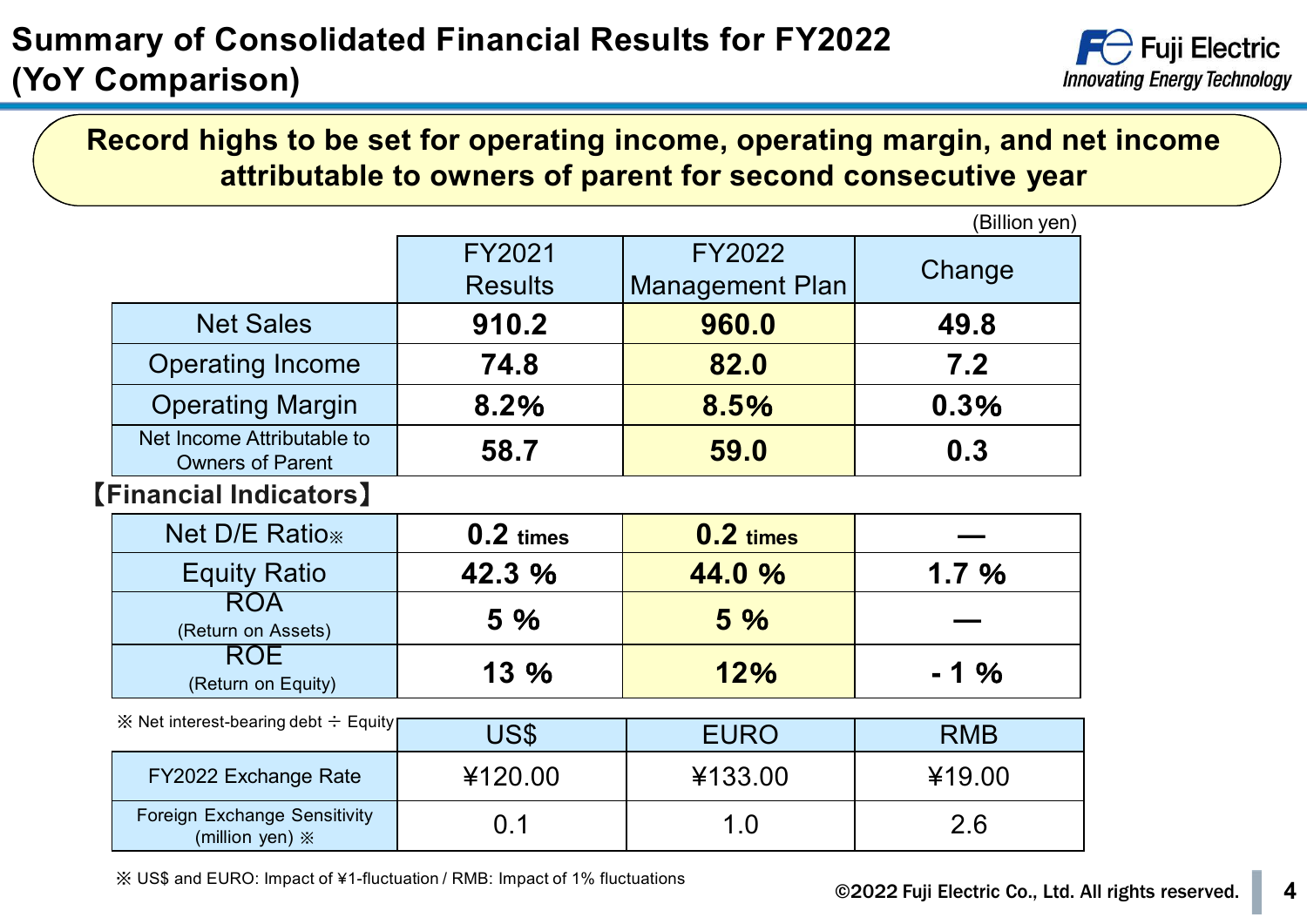

#### **Higher income primarily as a result of increase in sales and production volumes**

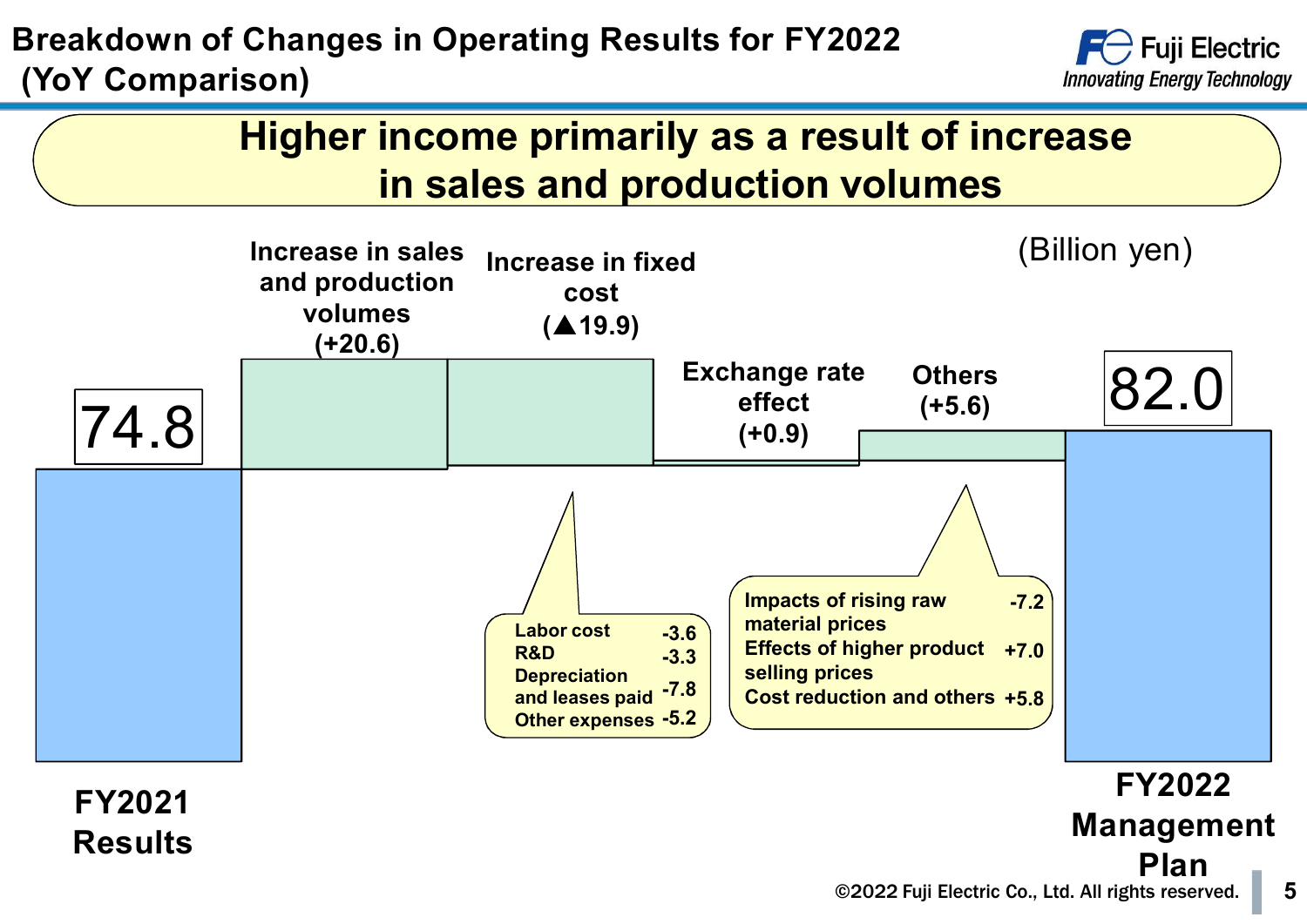

### **Higher sales and income due to increased demand for power electronics and semiconductor amid decarbonization trend**

| (Billion yen)<br>※(): Ratio of Operating Margin |                                                                                                                                               | FY2021             | FY2022<br>Management | Change           | Overview                                                                                        |  |  |  |  |  |
|-------------------------------------------------|-----------------------------------------------------------------------------------------------------------------------------------------------|--------------------|----------------------|------------------|-------------------------------------------------------------------------------------------------|--|--|--|--|--|
|                                                 |                                                                                                                                               | <b>Results</b>     | Plan                 |                  |                                                                                                 |  |  |  |  |  |
| Power                                           | <b>Net Sales</b>                                                                                                                              | 231.0              | 236.0                | 5.0              | Higher sales and demand following increased<br>demand for comprehensive orders from data        |  |  |  |  |  |
| <b>Electronics</b><br>Energy                    | <b>Operating</b><br>Income/<br>Loss                                                                                                           | 21.2<br>$(9.2\%)$  | 22.1<br>$(9.4\%)$    | 0.9<br>$(0.2\%)$ | centers and semiconductor manufacturers                                                         |  |  |  |  |  |
| Power                                           | <b>Net Sales</b>                                                                                                                              | 324.1              | 349.0                | 24.9             | Higher sales and income primarily due to growth<br>in demand for automation and IT solutions in |  |  |  |  |  |
| <b>Electronics</b><br><b>Industry</b>           | <b>Operating</b><br>Income/<br>Loss                                                                                                           | 23.8<br>$(7.3\%)$  | 26.8<br>$(7.7\%)$    | 3.0<br>$(0.3\%)$ | response to rising energy conservation,<br>automation, and digital transformation needs         |  |  |  |  |  |
| Semiconductor                                   | <b>Net Sales</b>                                                                                                                              | 178.8              | 200.0                | 21.2             | Higher sales and income largely driven by<br>demand growth for xEV power semiconductors         |  |  |  |  |  |
|                                                 | <b>Operating</b><br>Income/<br>Loss                                                                                                           | 27.1<br>$(15.2\%)$ | 30.5<br>$(15.3\%)$   | 3.4<br>$(0.1\%)$ | amid automobile electrification trend                                                           |  |  |  |  |  |
|                                                 | ©2022 Fuji Electric Co., Ltd. All rights reserved.<br>6<br>X Figures for FY2021 reflect the organizational restructuring conducted in FY2022. |                    |                      |                  |                                                                                                 |  |  |  |  |  |

※Figures for FY2021 reflect the organizational restructuring conducted in FY2022.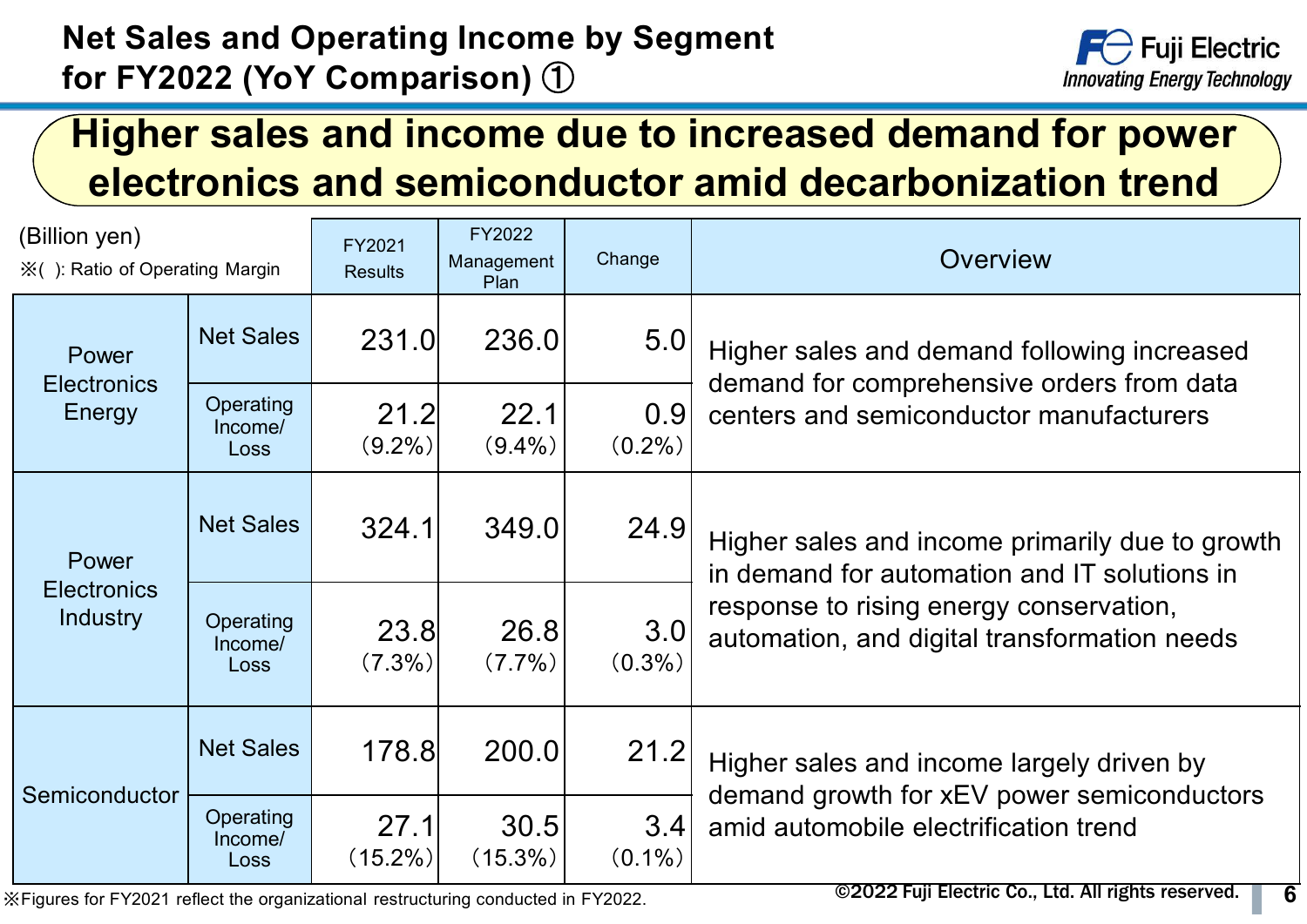

#### **Emphasis on profitability improvement in Power Generation and Food and Beverage Distribution segments**

| (Billion yen)                          |                              | FY2021           | FY2022             | Change               | Overview                                                                      |
|----------------------------------------|------------------------------|------------------|--------------------|----------------------|-------------------------------------------------------------------------------|
| ※(): Ratio of Operating Margin         |                              | <b>Results</b>   | Management<br>Plan |                      |                                                                               |
| Power                                  | <b>Net Sales</b>             | <b>78.6</b>      | 82.0               | 3.4                  | Higher sales and income largely due to                                        |
| Generation                             | Operating<br>Income/<br>Loss | 3.1<br>$(4.0\%)$ | 4.1<br>$(5.0\%)$   | 1.0<br>$(1.0\%)$     | renewable energy and service projects                                         |
| Food and                               | <b>Net Sales</b>             | 90.8             | 92.0               | 1.2                  | Higher sales and income as a result of<br>deployment of new, high-value-added |
| <b>Beverage</b><br><b>Distribution</b> | Operating<br>Income/<br>Loss | 3.0<br>$(3.3\%)$ | 5.1<br>$(5.5\%)$   | 2.1<br>$(2.2\%)$     | products and benefits of cost reduction<br>activities                         |
|                                        | <b>Net Sales</b>             | 54.7             | 54.0               | $-0.7$               |                                                                               |
| <b>Others</b>                          | Operating<br>Income/<br>Loss | 2.8<br>$(5.2\%)$ | 2.6<br>$(4.8\%)$   | $-0.2$<br>$(-0.4% )$ |                                                                               |
| <b>Elimination</b>                     | <b>Net Sales</b>             | $-47.8$          | $-53.0$            | $-5.2$               |                                                                               |
| and<br>Corporate                       | Operating<br>Income/<br>Loss | $-6.3$           | $-9.2$             | $-2.9$               |                                                                               |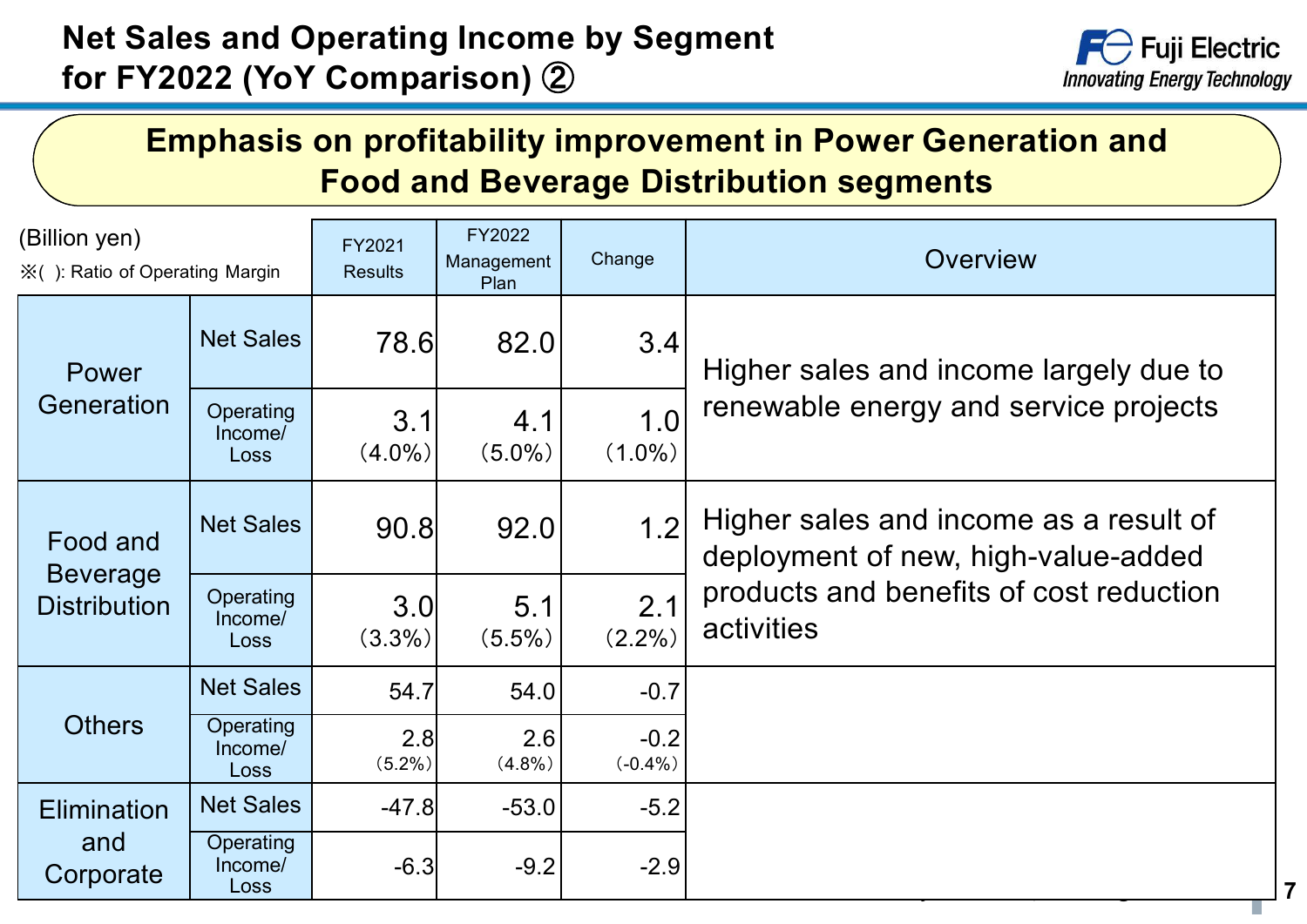#### **Net Sales by Japan and Overseas Area for FY2022 (YoY Comparison)**



#### **Higher sales to Asia and Europe Lower sales in China mainly as a result of lockdowns**

|                                 | (Billion yen)                   |                                                   |                           |                              |                          |                                     | (Billion yen)                                                             |
|---------------------------------|---------------------------------|---------------------------------------------------|---------------------------|------------------------------|--------------------------|-------------------------------------|---------------------------------------------------------------------------|
|                                 |                                 |                                                   | YoY                       |                              | FY2021<br><b>Results</b> | <b>FY2022</b><br>Management<br>Plan | Change                                                                    |
|                                 | 910.2                           | 960.0                                             | $+49.8$                   | Overseas                     | 254.4                    |                                     | $258.9$ -6.4* 4.5                                                         |
| (Ratio of<br>overseas<br>sales) | (28%)<br>254.4                  | (27%)<br>258.9                                    | <b>Overseas</b><br>$+4.5$ | Asia<br>and<br><b>Others</b> | 116.8                    | 127.6                               | $\left $ -1.8* $\right $<br>10.8                                          |
|                                 |                                 |                                                   | Japan                     | China                        | 100.5                    | 86.6                                | $-3.0*$<br>$-13.9$                                                        |
|                                 | 655.8                           | 701.1                                             | $+45.3$                   | <b>Europe</b>                | 20.0                     | 27.9                                | 7.9                                                                       |
|                                 |                                 |                                                   |                           | Americas                     | 17.0                     | 16.8                                | $-0.3$                                                                    |
|                                 | <b>FY2021</b><br><b>Results</b> | <b>FY2022</b><br><b>Management</b><br><b>Plan</b> |                           |                              |                          | $\star$                             | Exchange rate effect<br>$\bigcirc$ 2022 Euii Electric Co. Ltd. All rights |

(Billion yen)

©2022 Fuji Electric Co., Ltd. All rights reserved. **8**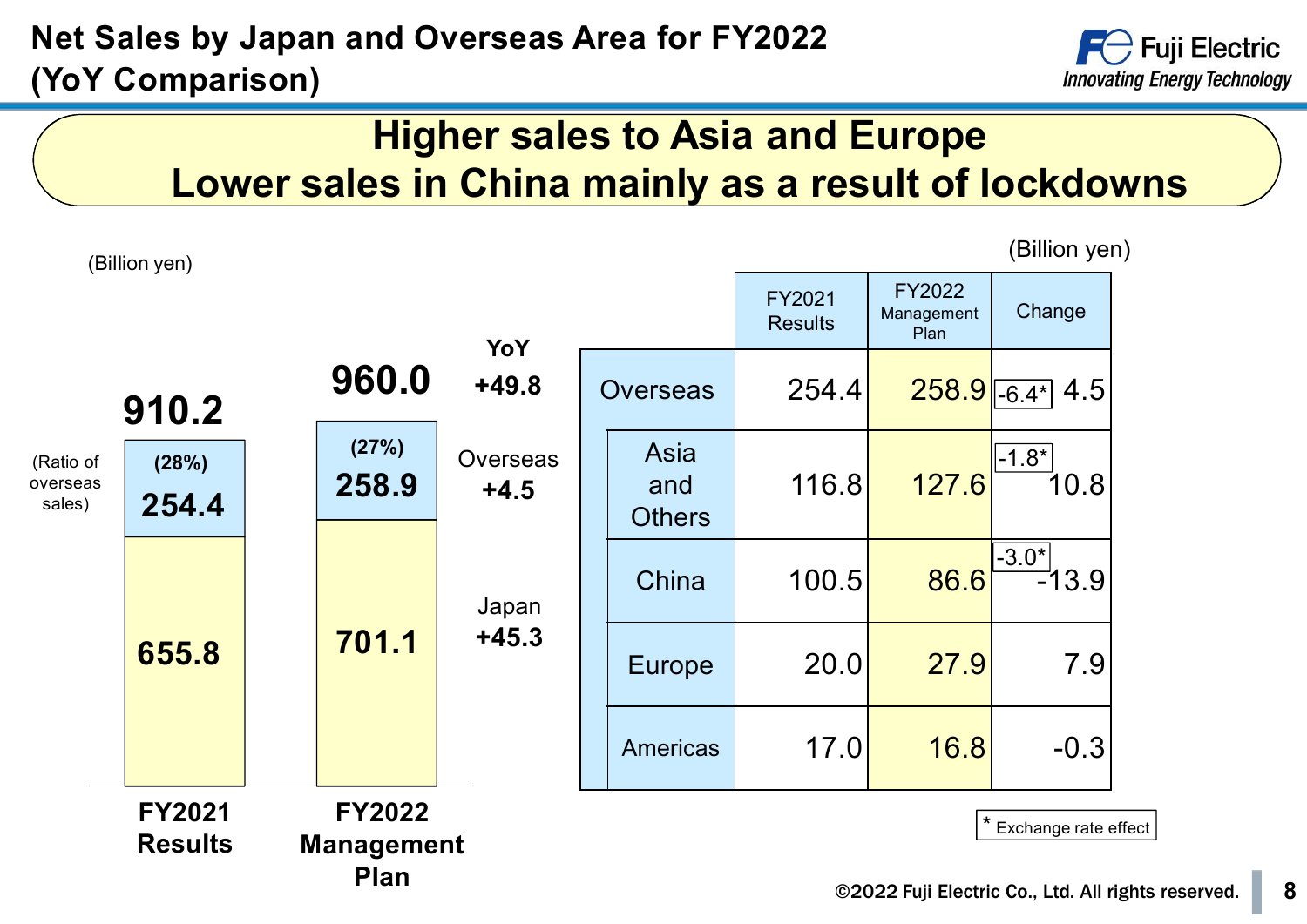

#### **Order target of ¥1 trillion Massive increase in demand for automotive power semiconductors**

(Billion yen)



※Factory Automation:low-voltage inverters, motors, FA components and measuring instruments

※Figures for FY2021 reflect the organizational restructuring conducted in FY2022.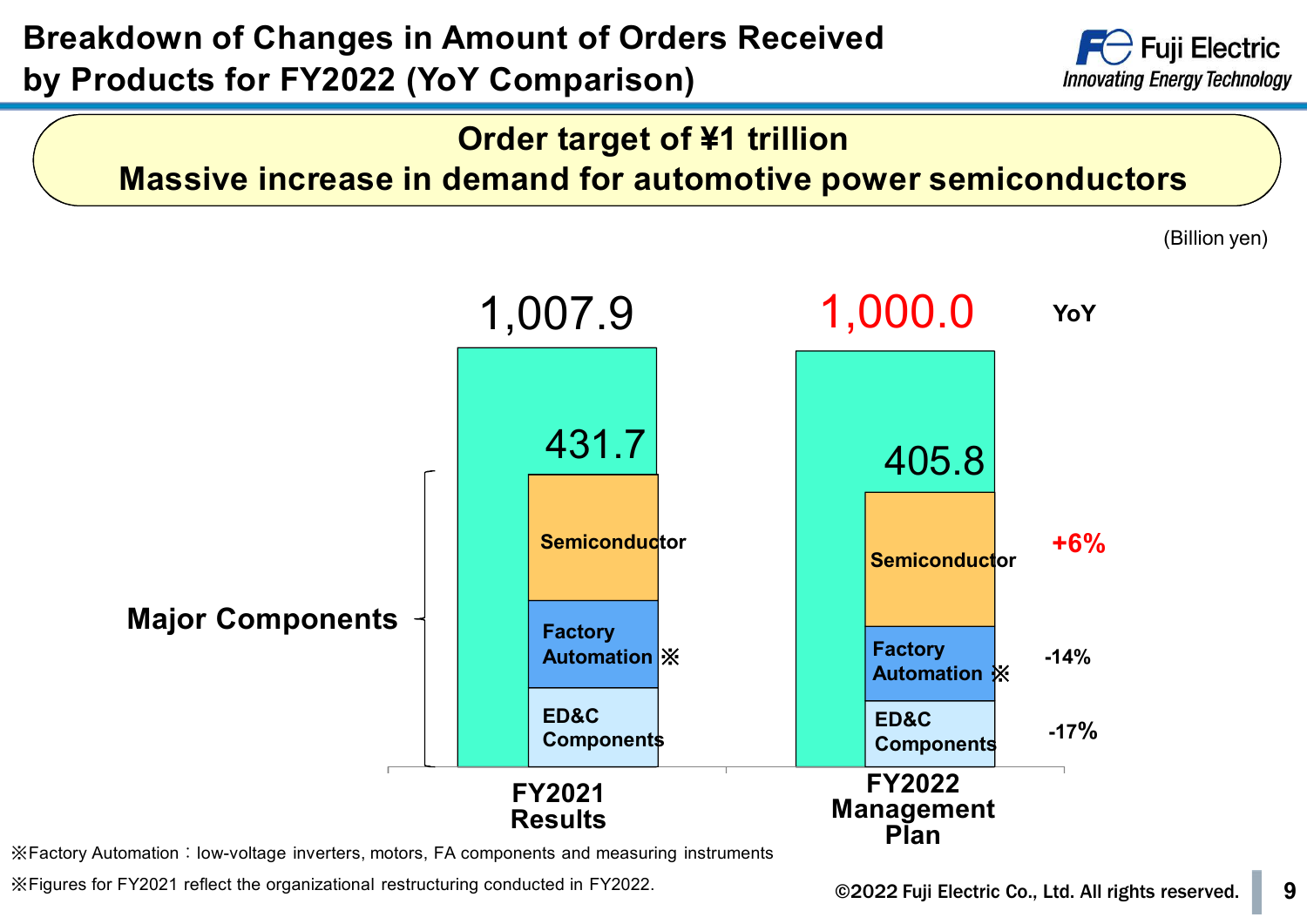

#### **Rises in investment for boosting power semiconductor production capacity in response to robust demand**

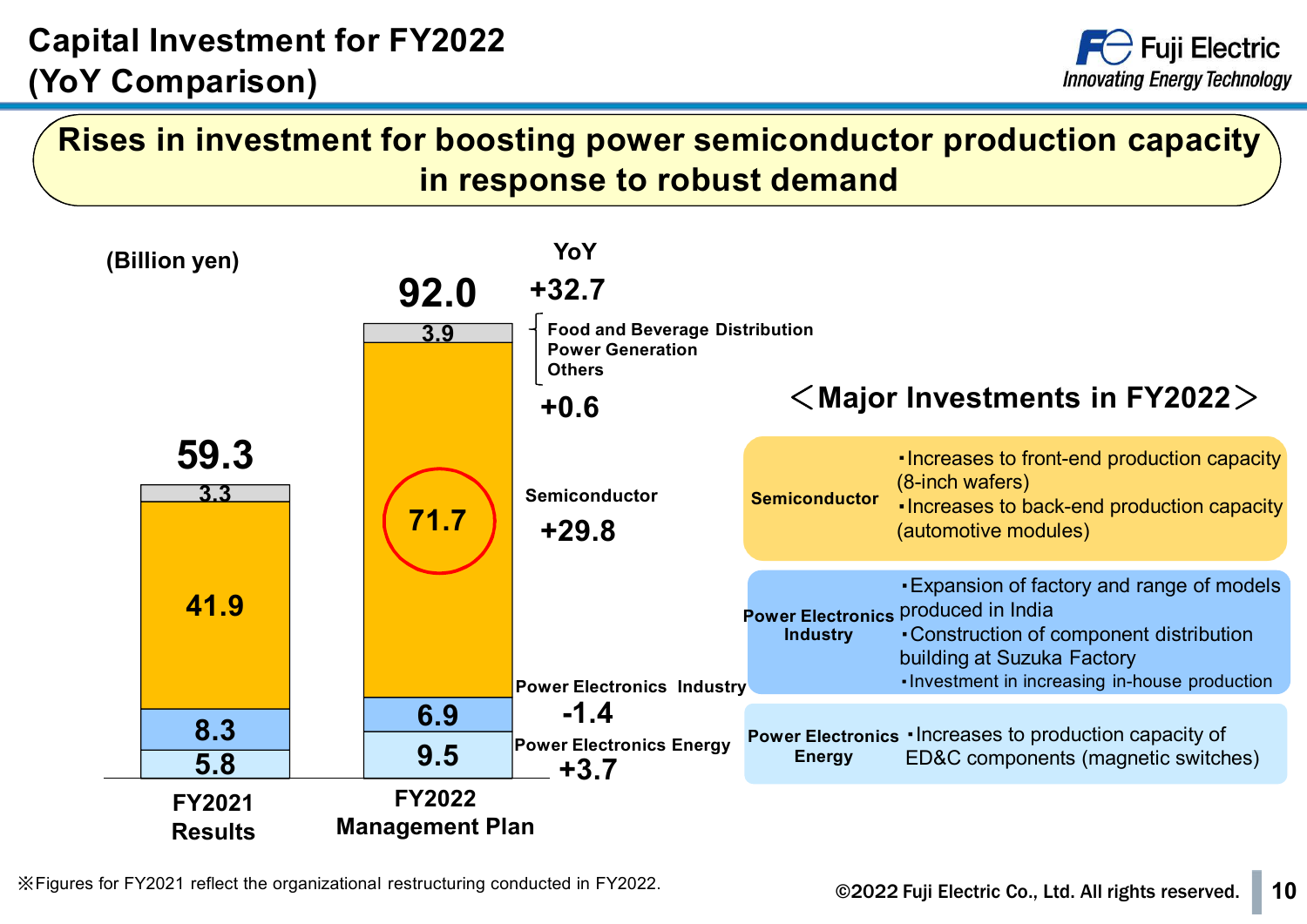#### **Research and Development for FY2022 Management Plan (YoY Comparison)**





※ Figures for R&D expenditures above have been divided by segment based on theme and may therefore differ from the figures contained in the consolidated financial report.

※Figures for FY2021 reflect the organizational restructuring conducted in FY2022.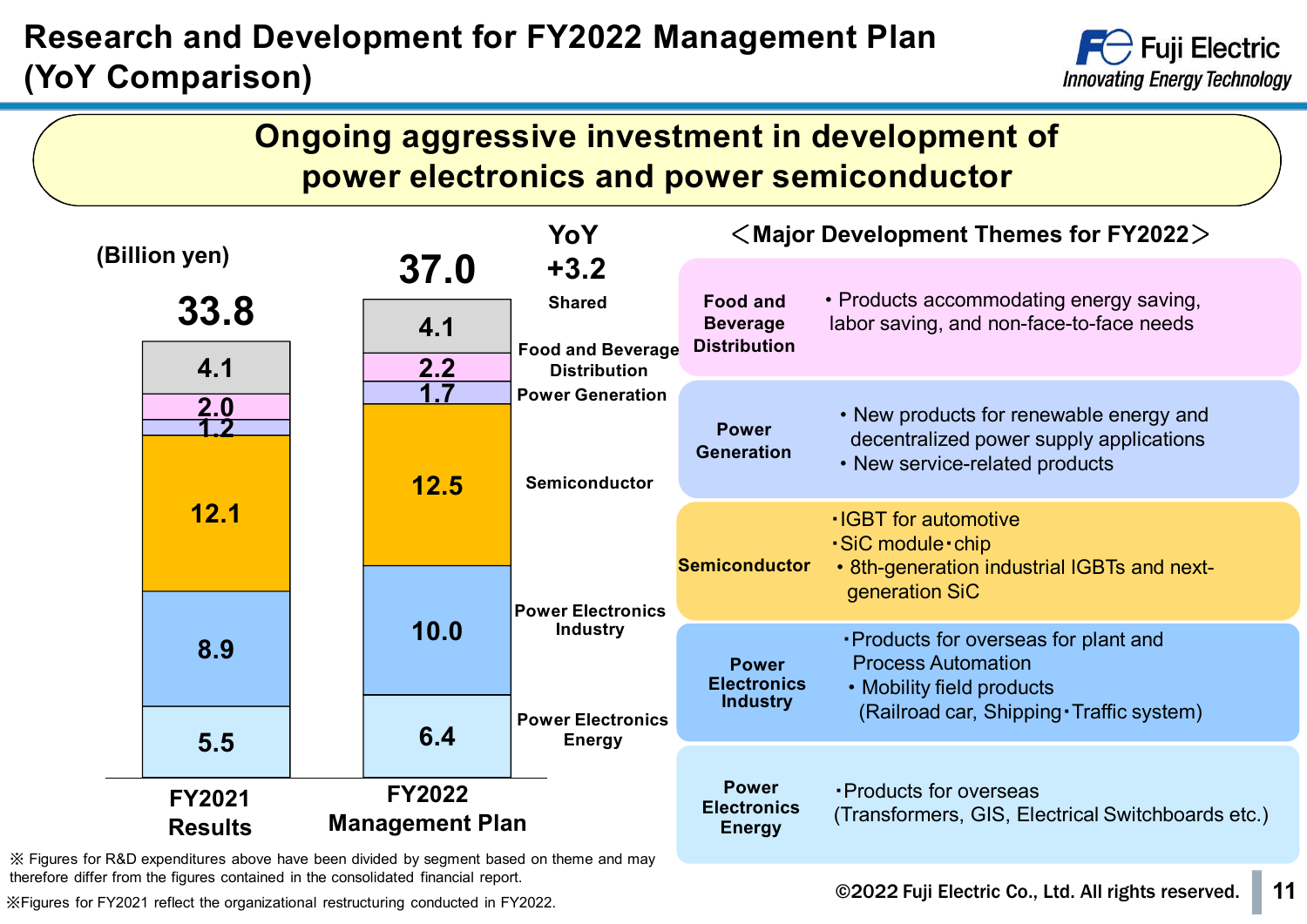

# **2. Balance Sheet Cash Flow Statement**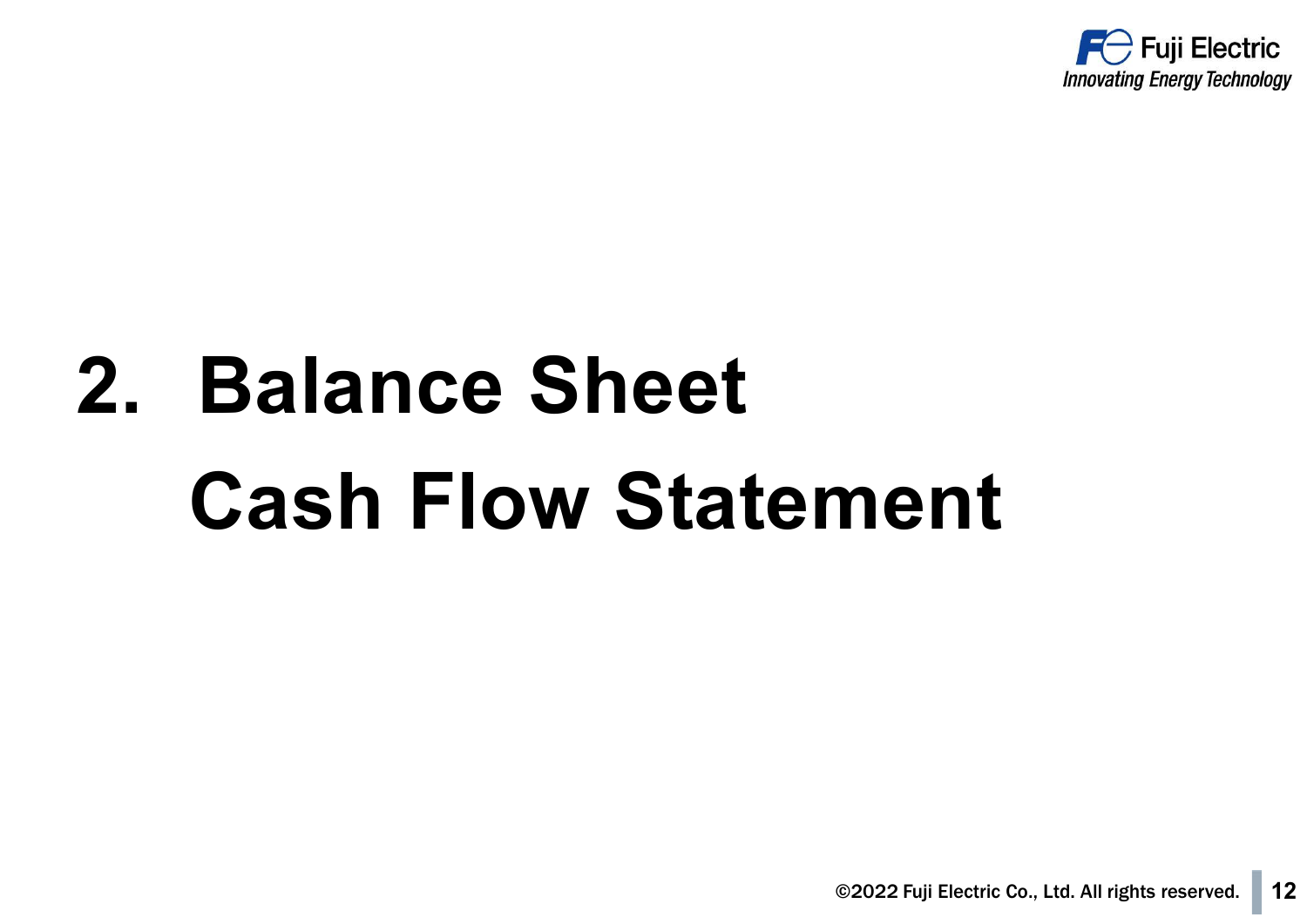#### **Consolidated Balance Sheet at the End of FY2022 (YoY Comparison)**



| <b>Assets</b>                                       |         |         |         |                                            | 3/31/22 | 3/31/23      | Change  |
|-----------------------------------------------------|---------|---------|---------|--------------------------------------------|---------|--------------|---------|
|                                                     | 3/31/22 | 3/31/23 | Change  | Notes and account                          | 171.7   | <b>174.0</b> | 2.2     |
| Cash and time deposit                               | 93.0    | 75.4    | $-17.5$ | payables, trade payables                   |         |              |         |
| Notes and account<br>receivables, trade receivables | 357.3   | 376.3   | 18.9    | Interest-bearing debts                     | 208.4   | 192.5        | $-15.9$ |
| <b>Inventories</b>                                  | 170.3   | 159.0   | $-11.3$ | <b>Other liabilities</b>                   | 213.2   | 211.1        | $-2.2$  |
| Other current assets                                | 61.4    | 54.8    | $-6.6$  | <b>Total liabilities</b>                   | 593.4   | 577.5        | $-15.9$ |
| Total current assets                                | 682.0   | 665.5   | $-16.5$ | <b>Capital stock</b>                       | 47.6    | 47.6         |         |
| Tangible fixed assets                               | 233.7   | 274.8   | 41.2    | <b>Capital surplus</b>                     | 46.0    | 46.0         |         |
| Intangible fixed assets                             | 22.5    | 18.7    | $-3.8$  | <b>Retained earnings</b>                   | 319.3   | 362.5        | 43.3    |
| Investments and other<br>assets                     | 178.9   | 168.3   | $-10.6$ | Treasury stock at cost                     | $-7.4$  | $-7.4$       |         |
| <b>Total long-term assets</b>                       | 435.1   | 461.9   | 26.8    | Shareholders' equity                       | 405.5   | 448.7        | 43.3    |
| Deferred assets                                     | 0.1     | 0.1     | $-0.0$  | Accumulated other                          | 67.4    | 47.5         | $-19.9$ |
| <b>Total assets</b>                                 | 1,117.1 | 1,127.4 | 10.3    | comprehensive income                       |         |              |         |
|                                                     |         |         |         | Non-controlling interests                  | 50.8    | 53.7         | 2.8     |
| Net interest-bearing debt %1                        | 117.0   | 117.3   | 0.3     | <b>Total net assets</b>                    | 523.7   | 549.9        | 26.2    |
| Net $D/E$ ratio $\angle 2$ (times)                  | 0.2     | 0.2     |         |                                            |         |              |         |
| <b>Equity ratio</b>                                 | 42.3%   | 44.0%   | 1.7%    | <b>Total liabilities and net</b><br>assets | 1,117.1 | 1,127.4      | 10.3    |

※1 Net interest-bearing debt: Interest-bearing debt – Cash and cash equivalents

※2 Net D/E ratio: Net interest-bearing debt ÷Equity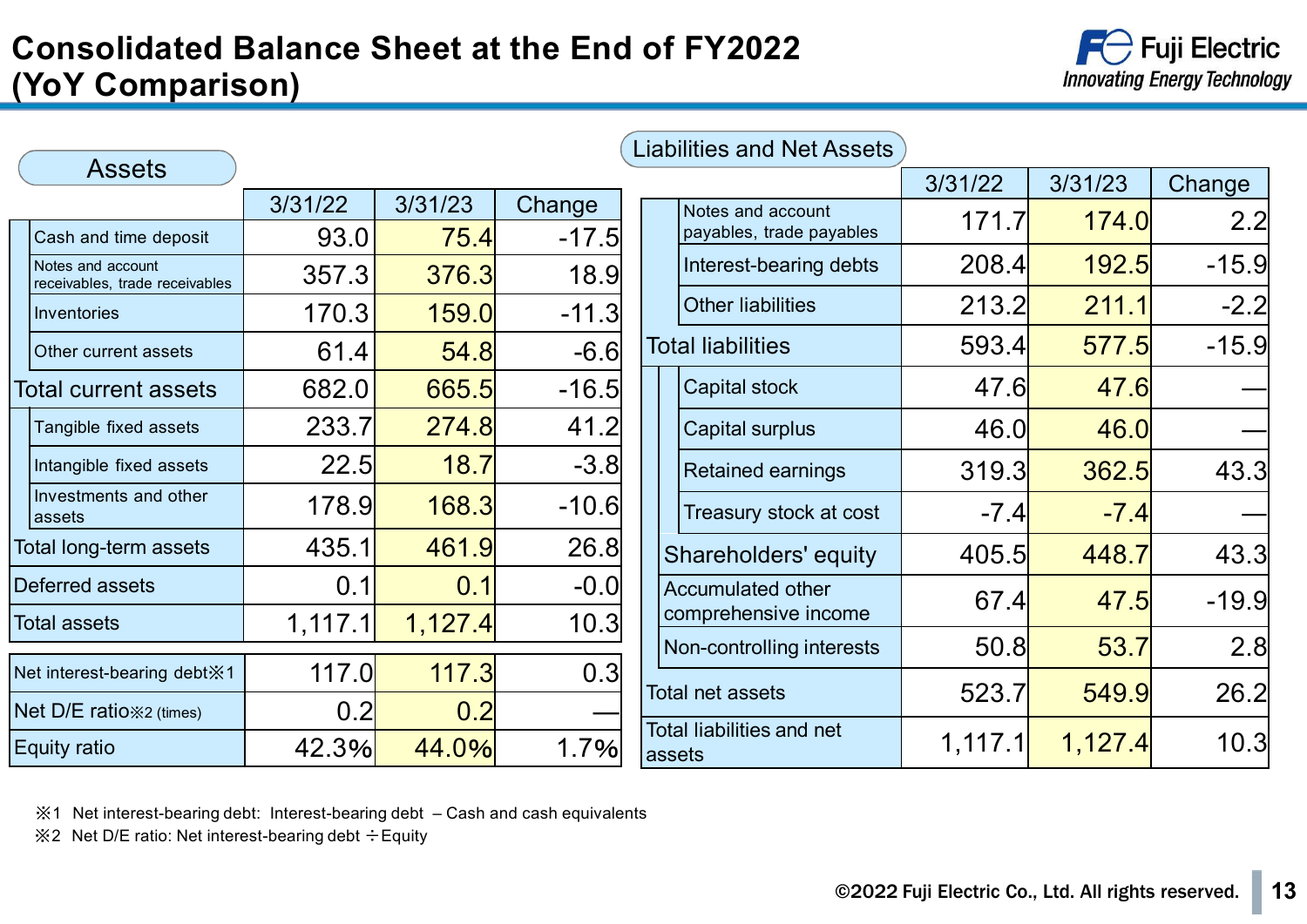

**(Billion yen)**

|   |                                             | FY2021<br><b>Results</b> | FY2022<br>Management<br>Plan |
|---|---------------------------------------------|--------------------------|------------------------------|
|   | <b>Cash Flows from Operating Activities</b> | 76.8                     | 110.0                        |
| п | <b>Cash Flows from Investing Activities</b> | $-22.4$                  | $-50.0$                      |
|   | $I + II$ Free Cash Flow                     | 54.5                     | 60.0                         |
| Ш | <b>Cash Flows from Financing Activities</b> | $-42.9$                  | $-76.1$                      |

| <b>IV</b> | Cash and Cash Equivalents at End of Period | $\mathbf{A}^{\prime}$ |  |
|-----------|--------------------------------------------|-----------------------|--|
|-----------|--------------------------------------------|-----------------------|--|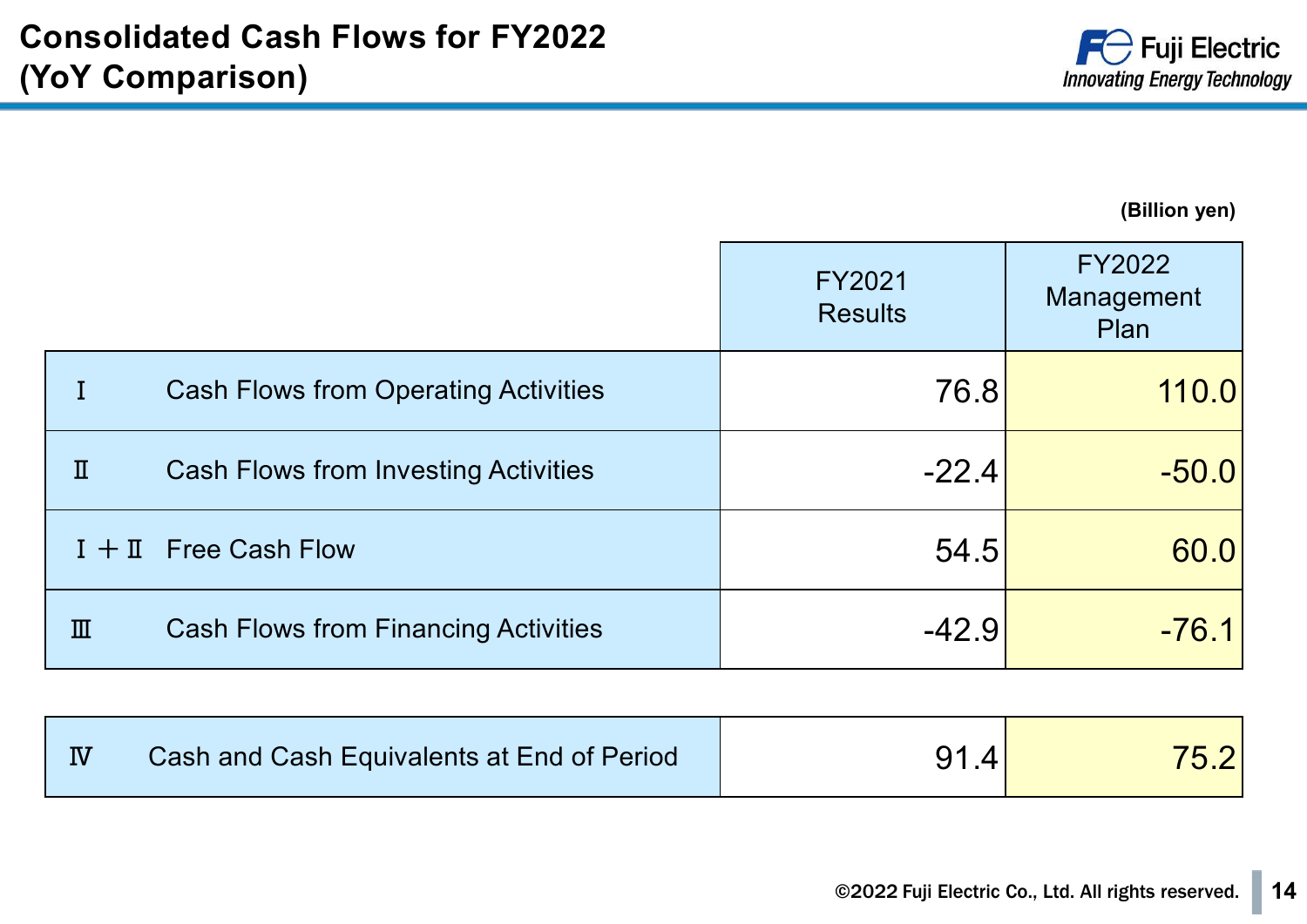

### **3. Reference**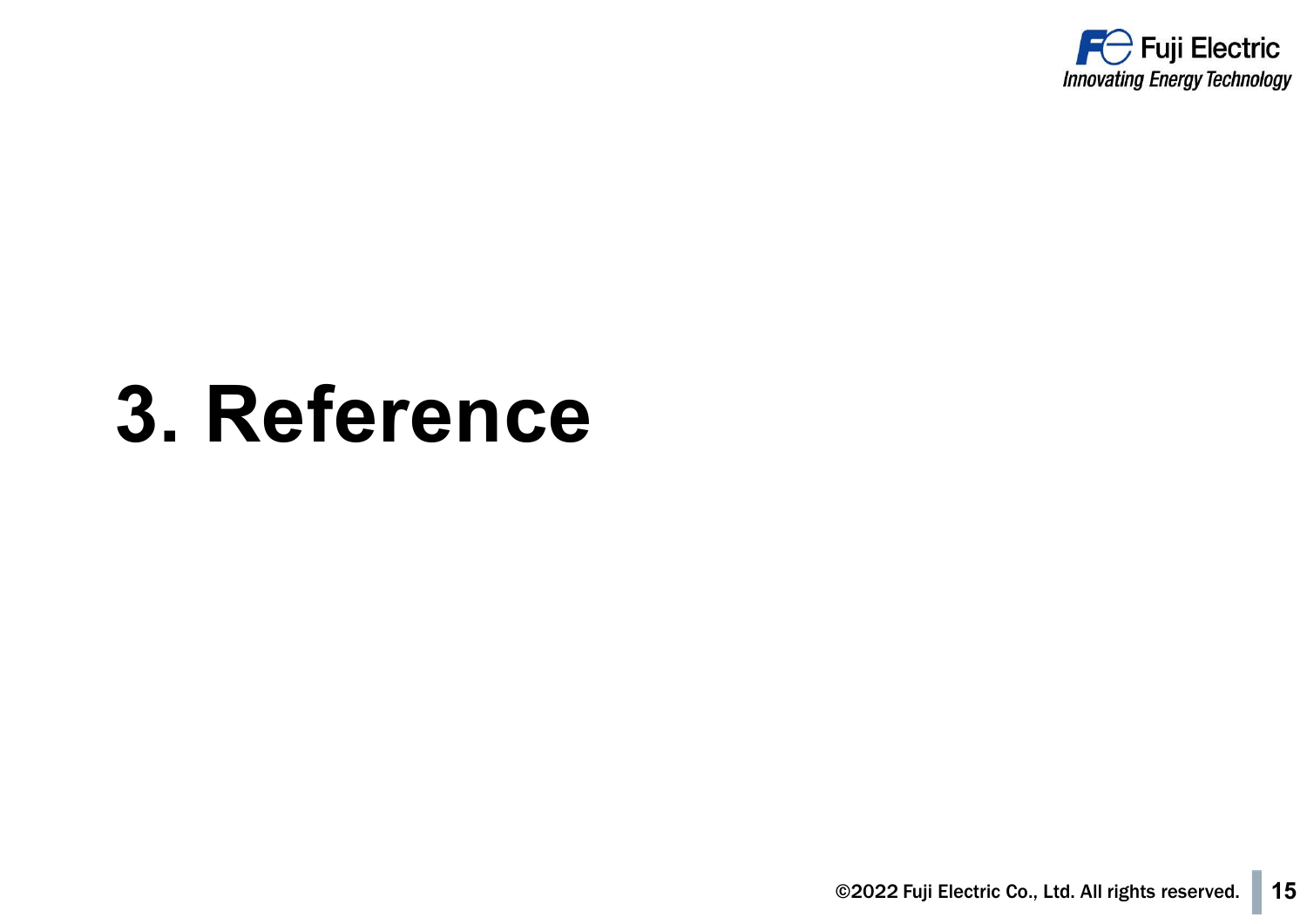

#### **Accelerated response to carbon neutrality projects**

**→Concentration of renewable energy products and staff on energy management**

#### **Before Change**(**FY2021**) **After Change**(**FY2022**)

| Segment                        | Sub-Segment                                                   |                                                                            | Sub-Segment                                        |
|--------------------------------|---------------------------------------------------------------|----------------------------------------------------------------------------|----------------------------------------------------|
|                                | <b>Energy Management</b>                                      | Watt-hour meters<br>(Smart Meter)                                          | <b>Energy Management</b>                           |
| Power<br><b>Electronics</b>    | <b>Power Supply and Facility</b><br><b>Systems</b>            | <b>XIncorporation into FA</b><br>product lineup<br>(measuring instruments) | <b>Power Supply and Facility</b><br><b>Systems</b> |
| Energy                         | <b>ED&amp;C Components</b>                                    |                                                                            | <b>ED&amp;C Components</b>                         |
|                                | <b>Automation Systems</b>                                     | <b>Power Conditioning</b><br>Systems                                       | <b>Automation Systems</b>                          |
| Power                          | <b>Social Solutions</b>                                       |                                                                            | <b>Social Solutions</b>                            |
| <b>Electronics</b><br>Industry | <b>Equipment Construction</b>                                 |                                                                            | <b>Equipment Construction</b>                      |
|                                | <b>IT Solutions</b>                                           |                                                                            | <b>IT Solutions</b>                                |
|                                | Industrial                                                    |                                                                            | Industrial                                         |
| Semiconductor                  | Automotive                                                    |                                                                            | Automotive                                         |
|                                | Information<br>(End of magnetic disk production in July 2021) | Photoconductors                                                            |                                                    |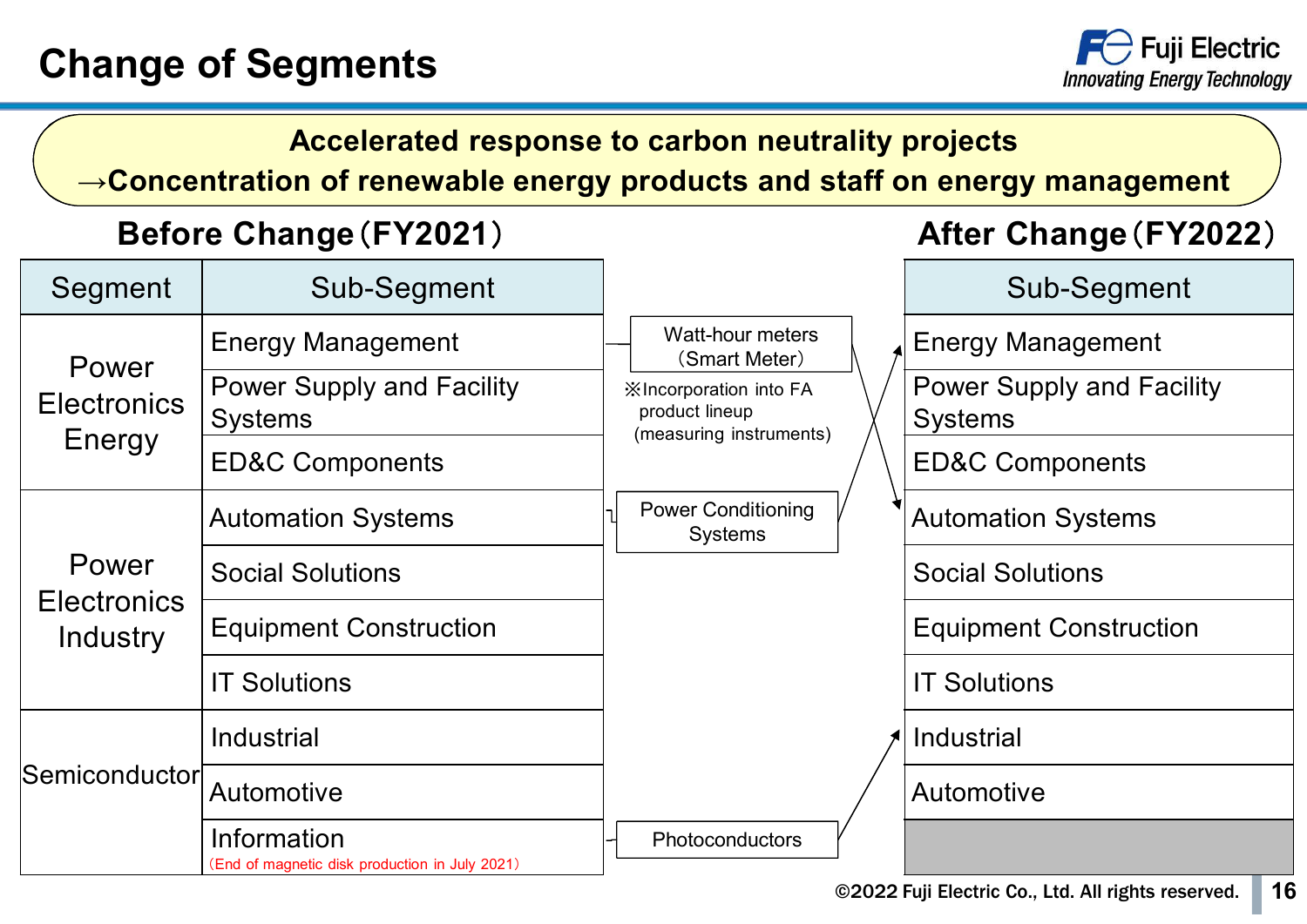|                                                |                             |                                               | (Billion yen) |  |
|------------------------------------------------|-----------------------------|-----------------------------------------------|---------------|--|
|                                                | 1H FY2021<br><b>Results</b> | 1H FY2022<br>Change<br><b>Management Plan</b> |               |  |
| Net sales                                      | 397.7                       | 424.0                                         | 26.3          |  |
| <b>Operating Income</b>                        | 16.3                        | 22.0                                          | 5.7           |  |
| <b>Ordinary Income</b>                         | 16.9                        | 22.0                                          | 5.1           |  |
| Net Income Attributable to Owners of<br>Parent | 14.0                        | 15.5                                          | 1.5           |  |

(Billion yen)

|                                                 | 1H FY2021<br><b>Results</b> |                          | 1H FY2022<br><b>Management Plan</b> |                          | Change           |                          |
|-------------------------------------------------|-----------------------------|--------------------------|-------------------------------------|--------------------------|------------------|--------------------------|
|                                                 | <b>Net Sales</b>            | Operating<br>Income/Loss | <b>Net Sales</b>                    | Operating<br>Income/Loss | <b>Net Sales</b> | Operating<br>Income/Loss |
| <b>Power Electronics Energy</b>                 | 98.7                        | 4.2                      | 109.0                               | 7.2                      | 10.3             | 3.0                      |
| <b>Power Electronics Industry</b>               | 139.8                       | 2.4                      | 144.0                               | 1.7                      | 4.2              | $-0.7$                   |
| Semiconductor                                   | 85.0                        | 11.8                     | 93.0                                | 13.4                     | 8.0              | 1.6                      |
| <b>Power Generation</b>                         | 26.6                        | $-1.1$                   | 32.0                                | 0.0                      | 5.4              | 1.1                      |
| <b>Food and Beverage</b><br><b>Distribution</b> | 44.3                        | 0.9                      | 44.0                                | 2.2                      | $-0.3$           | 1.3                      |
| <b>Others</b>                                   | 25.5                        | 1.0                      | 26.0                                | 1.1                      | 0.5              | 0.1                      |
| <b>Elimination and Corporate</b>                | $-22.3$                     | $-2.8$                   | $-24.0$                             | $-3.6$                   | $-1.7$           | $-0.8$                   |
| Total                                           | 397.7                       | 16.3                     | 424.0                               | 22.0                     | 26.3             | 5.7                      |

※Figures for FY2021 reflect the organizational restructuring conducted in FY2022.

©2022 Fuji Electric Co., Ltd. All rights reserved. **17**